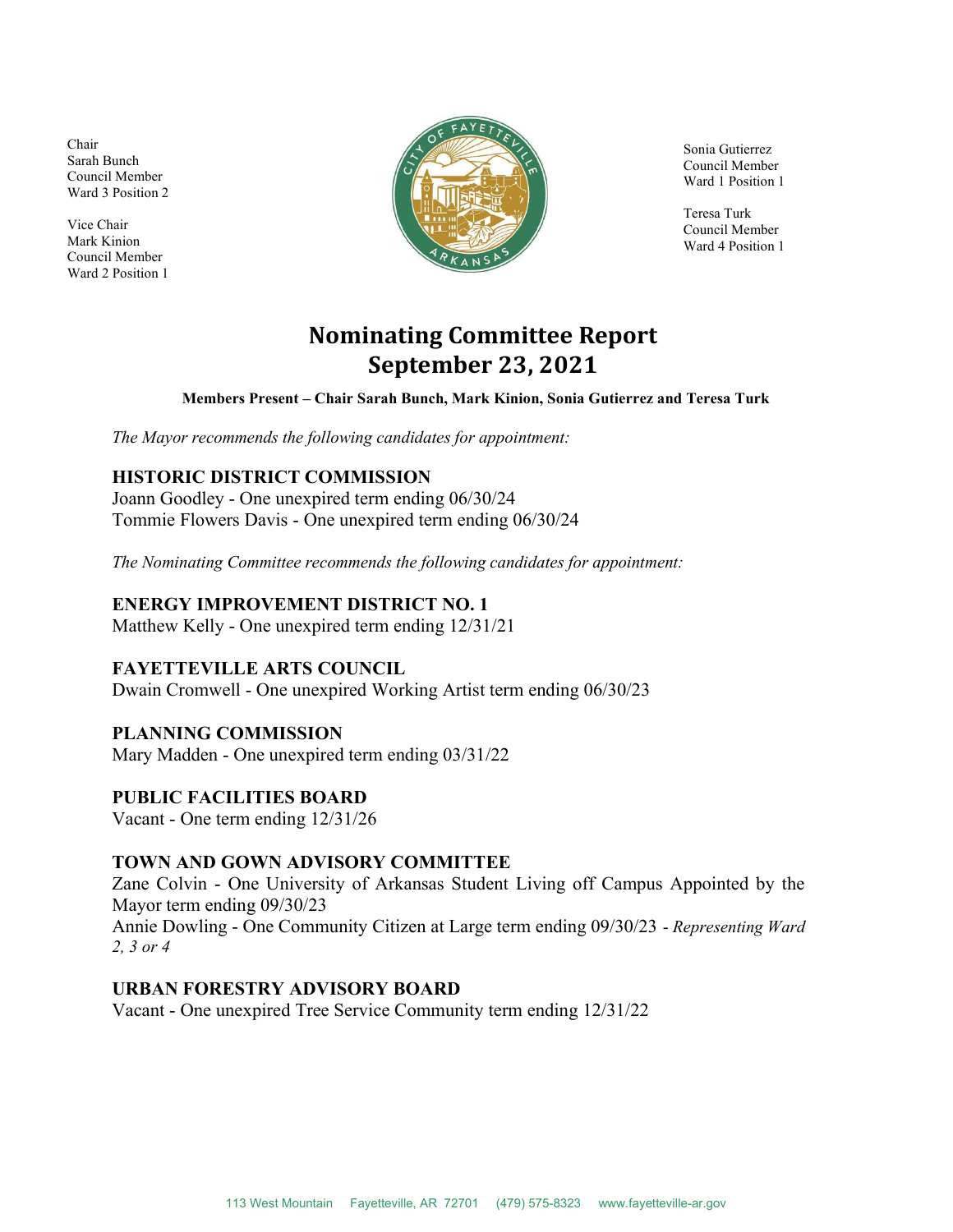

OFFICE OF THE MAYOR

September 9, 2021

Mrs. Kara Paxton Fayetteville City Clerk 113 W. Mountain St. Fayetteville, AR 72701

RE: Historic District Commission

Dear Kara,

With this letter, I would like appoint Joann Goodley and Tommie Flowers Davis to serve on the Fayetteville Historic District Commission subject to approval by the Fayetteville City Council.

Sincerely,

Lioneld Jordan Mayor